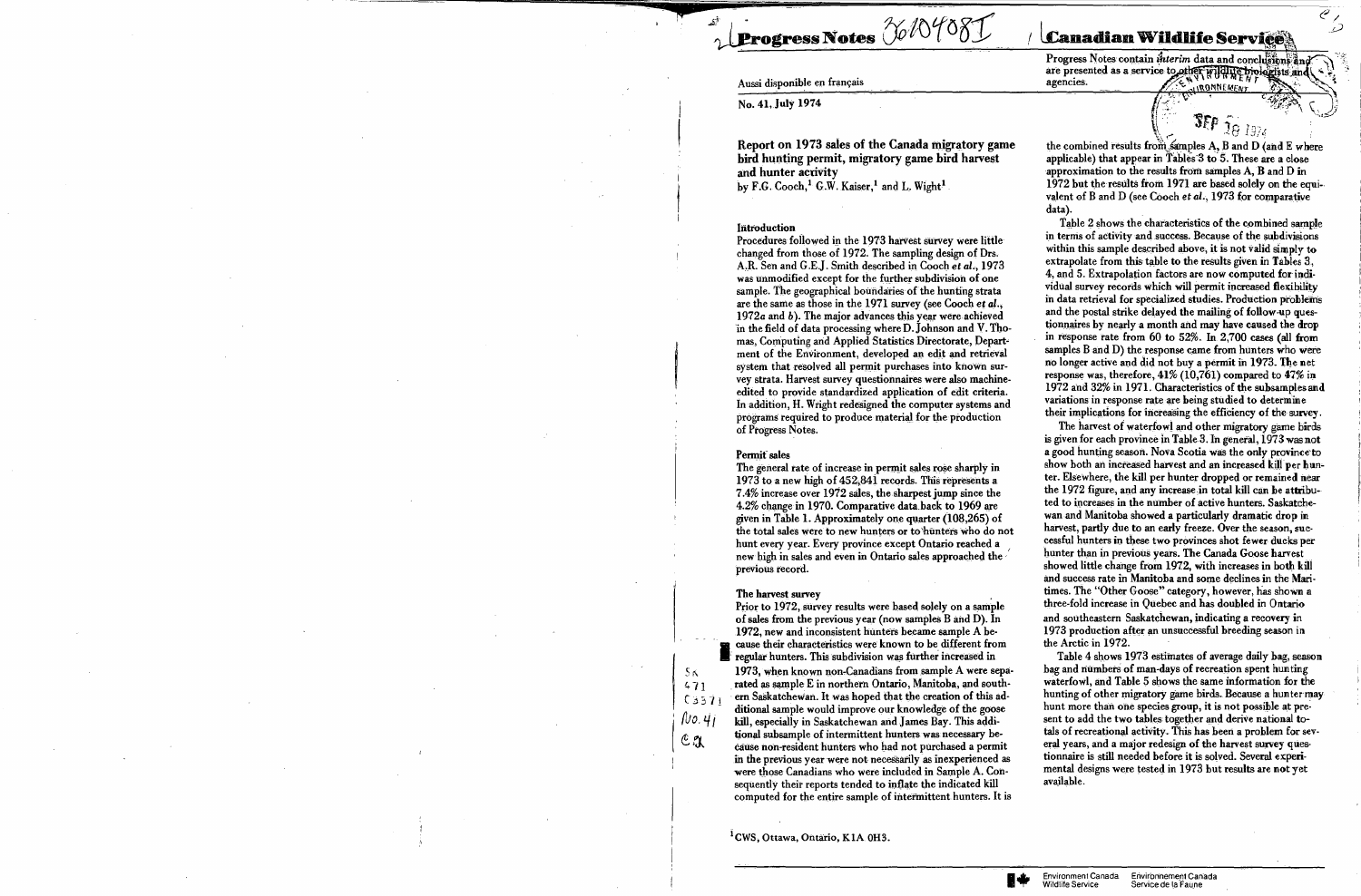## References

Cooch, F.G., G.W. Kaiser, and L. Wight. 1972a. Report on sales of the Canada migratory game bird hunting permit, migratory game bird harvest and hunter activity, 1971. Progr. Note No. 28, 25 p.

Cooch, F.G., G.W. Kaiser, and L. Wight. 1972b. Species of waterfowl and age and sex ratios of ducks harvested in Canada during the 1971 season. Progr. Note No. 29. 52 p.

Cooch, F.G., G.W. Kaiser, and L. Wight. 1973. Report on 1972 sales of the Canada migratory game bird hunting permit, migratory game bird harvest and hunter activity. Progr.<br>Note No. 34. 10 p.

# Table 1

Permit sales by province of residence and province of purchase, 1973

|                          |                | Province of purchase |                |                |                        |                         |                    |                  |                  |                  |                  |                    |  |
|--------------------------|----------------|----------------------|----------------|----------------|------------------------|-------------------------|--------------------|------------------|------------------|------------------|------------------|--------------------|--|
| Province of<br>residence |                | Nfld.                | PĒI            | <b>NS</b>      | $\mathbf{N}\mathbf{B}$ | Que.                    | Ont.               | Man.             | Sask.            | Alta.            | BC.              | Total<br>residents |  |
| Nfld.                    |                | 27,737               | $\overline{2}$ | ı              | $\bf{2}$               | 3                       | $\overline{2}$     | 7                | $\overline{2}$   |                  | ı                | 27,757             |  |
| PEI                      |                | 1                    | 4,935          |                | 1                      | 1                       |                    |                  |                  | 4                | 1                | 4,944              |  |
| <b>NS</b>                |                | $\mathbf{u}$         | 8              | 14,971         | 6                      | $\overline{\mathbf{z}}$ | 46                 | 6                | 9                | 8                |                  | 15,072             |  |
| <b>NB</b>                |                | 32                   | 4              | 5              | 12,560                 | 9                       | 12                 | 9                |                  | $\overline{2}$   |                  | 12,634             |  |
| Que.                     |                | 5                    | 4              |                | 3                      | 55,726                  | 142                | 11               | 21               | 16               | 1                | 55,929             |  |
| Ont.                     |                | 18                   | 6              | 35             | 4                      | 184                     | 133,108            | 129              | 111              | 104              | 12               | 133,711            |  |
| Man.                     |                | 3                    |                | ı              | 8                      | ı                       | 22                 | 38,742           | 85               | 35               | 8                | 38,905             |  |
| Sask.                    |                |                      |                |                |                        | 48                      | 17                 | 47               | 47,602           | 75               | 5                | 47,794             |  |
| Alta.                    |                |                      |                |                | $\mathbf 1$            | $\mathbf 2$             | 66                 | 19               | 272              | 64,808           | 34               | 65,202             |  |
| <b>BC</b>                |                | 1                    |                |                |                        | 9                       | 16                 | 77               | 304              | 993              | 32,968           | 34,368             |  |
| <b>NWT</b>               |                |                      |                |                |                        |                         |                    | ĺ                |                  | 13               | 3                | 18                 |  |
| Yukon                    |                | 6                    |                |                | $\overline{2}$         | 10                      | $\mathbf{11}$      | 3                | 8                | 113              | $\overline{2}$   | 155                |  |
|                          | Canadian total | 27,814               | 4,959          | 15,013         | 12,587                 | 56,001                  | 133,443            | 39,051           | 48,415           | 66,171           | 33,035           | 436,489            |  |
| Non-residents            |                | 105                  | 13             | 58             | 279                    | 1,239                   | 7,783              | 2,643            | 2,879            | 833              | 419              | 16,251             |  |
| Unknown                  |                |                      |                |                | 3                      | 7                       | 51                 | 17               | 13               | $\cdot$ 8        | 2                | 101                |  |
| Total                    | 1973           | 27,919               | 4,972          | 15,071         | 12,869                 | 57,247                  | 141,277            | 41,711           | 51,307           | 67,012           | 33,456           | 452,841            |  |
|                          | 1972           | 23,682               | 4,492          | 12,158         | 11,336                 | 53,982                  | 131,427            | 41,133           | 50,004           | 63,309           | 31,032           | 421,677            |  |
|                          | 1971           | 23,460               | 4,513          | 11.381         | 11,146                 | 50,276                  | 133,563            | 40,960           | 49,448           | 62,902           | 30,225           | 418,237            |  |
|                          | 1970<br>1969   | 21,347<br>19,089     | 3,926<br>3,794 | 9,926<br>8,848 | 10,293<br>10,110       | 46,009<br>39,477        | 135,231<br>134,037 | 39,230<br>41,611 | 47,722<br>45,347 | 59,986<br>53,602 | 31,350<br>32,764 | 405,650<br>389,325 |  |

# Table 2

 $\alpha_{\rm h}$ 

 $\mathcal{L}_{\mathcal{A}}$ 

لأهه

Sample selection and response to the questionnaires in the Harvest Survey, 1973

|           |                |         |          |          |                 | Characteristics of the sample |       |                 |                         |              |  |  |  |
|-----------|----------------|---------|----------|----------|-----------------|-------------------------------|-------|-----------------|-------------------------|--------------|--|--|--|
|           |                | Total   |          | Total    |                 |                               |       | Active          |                         | Successful   |  |  |  |
|           | Survey         | permit  |          | receipts |                 | No. permit                    |       | hunters         |                         | hunters      |  |  |  |
| Province  | stratum        | sales   | Contacts | No.      | $\overline{\%}$ | purchasers                    | No.   | $\overline{\%}$ | $\overline{\text{No.}}$ | Ķ,           |  |  |  |
| Nfld.     | $0\bar{1}$     | 25,251  | 2,154    | 918      | 42.6            | 743                           | 479   | 64.5            | 321                     | 43.2         |  |  |  |
|           | 02             | 2,668   | 655      | 199      | 30.4            | 151                           | 104   | 68.9            | 74                      | 49.0         |  |  |  |
|           | Total          | 27,919  | 2,809    | 1,117    | 39.8            | 894                           | 583   | 65.2            | 395                     | 44.2         |  |  |  |
| PEI       | Total          | 4,972   | 870      | 303      | 34.8            | 247                           | 193   | 78.1            | 147                     | 59.5         |  |  |  |
| <b>NS</b> | 01             | 10,547  | 1,247    | 559      | 44.8            | 457.                          | 337   | 73.7            | 274                     | 60.0         |  |  |  |
|           | 02             | 4,524   | 633      | 340      | 53.7            | 283                           | 224   | 79.2            | 14l                     | 49.8         |  |  |  |
|           | Total          | 15,071  | 1,880    | 899      | 47.8            | 740                           | 561   | 75.8            | 415                     | 56.1         |  |  |  |
| NB        | 01             | 9,295   | 1,267    | 657      | 51.9            | 529                           | 391   | 73.9            | 303                     | 57.3         |  |  |  |
|           | 02             | 3,574   | 612      | 290      | 47.4            | 224                           | 156   | 69.6            | 116                     | 51.8         |  |  |  |
|           | Total          | 12,869  | 1,879    | 947      | 50.4            | 753                           | 547   | 72.6            | 419                     | 55.6         |  |  |  |
| Que.      | 0 <sub>l</sub> | 46,487  | 2,376    | 1,408    | 59.3            | 1,150                         | 858   | 74.6            | 712                     | 61.9         |  |  |  |
|           | 02             | 10,760  | 610      | 375      | 61.5            | 303                           | 211   | 69.6            | 173                     | 57.1         |  |  |  |
|           | Total          | 57,247  | 2,986    | 1,783    | 59.7            | 1,453                         | 1,069 | 73.6            | 885                     | 60.9         |  |  |  |
| Ont.      | 01             | 40,689  | 1,857    | 1,063    | 57.2            | 837                           | 633   | 75.6            | 486                     | 58.1         |  |  |  |
|           | 02             | 74,558  | 1,999    | 1,098    | 54.9            | 912.                          | 751   | 82.3            | 591                     | 64.8         |  |  |  |
|           | 03             | 26,030  | 865      | 446      | 51.6            | 355                           | 267   | 75.2            | 199                     | 56.1<br>60.6 |  |  |  |
|           | Total          | 141,277 | 4,721    | 2,607    | 55.2            | 2,104                         | 1,651 | 78.5            | 1,276                   |              |  |  |  |
| Man.      | 01             | 38,441  | 1,851    | 1,102    | 59.5            | 875                           | 797   | 91.1            | 668                     | 76.3         |  |  |  |
|           | 02             | 3,270   | 556      | 273      | 49.1            | 212                           | 185   | 87.3            | 162                     | 76.4<br>76.4 |  |  |  |
|           | Total          | 41,711  | 2,407    | 1,375    | 57.1            | 1,087                         | 982   | 90.3            | 830                     |              |  |  |  |
| Sask.     | 01             | 19,290  | 1.303    | 701      | 53.8            | 556                           | 502   | 90.3            | 458                     | 82.4         |  |  |  |
|           | 02             | 9,979   | 610      | 285      | 46.7            | 231                           | 198   | 85.7            | 183                     | 79.2         |  |  |  |
|           | 03             | 22,038  | 1,360    | 695      | 51.1            | 535                           | 469   | 87.7            | 423                     | 79.1<br>80.5 |  |  |  |
|           | Total          | 51,307  | 3,273    | 1,681    | 51.4            | 1,322                         | 1,169 | 88.4            | 1,064                   |              |  |  |  |
| Alta.     | 01             | 26,733  | 1.496    | 818      | 54.7            | 624                           | 507   | 81.3            | 437                     | 70.0         |  |  |  |
|           | 02             | 40,279  | 2,033    | 1,048    | 51.5            | 836                           | 693   | 82.9            | 617                     | 73.8         |  |  |  |
|           | Total          | 67,012  | 3,529    | 1,866    | 52.9            | 1,460                         | 1,200 | 82.2            | 1,054                   | 72.2         |  |  |  |
| <b>BC</b> | 01             | 13,555  | 607      | 323      | 53.2            | 254                           | 172   | 67.7            | 134                     | 52.8         |  |  |  |
|           | 02             | 19,901  | 1,164    | 560      | 48.1            | 447                           | 345   | 77.2            | 293                     | 65.5<br>60.9 |  |  |  |
|           | Total          | 33,456  | 1,771    | 883      | 49.9            | 701                           | 517   | 73.8            | 427                     |              |  |  |  |
| Canada    | Total          | 452,841 | 26,125   | 13,461   | 51.5            | 10,761                        | 8,472 | 78.7            | 6,912                   | 64.2         |  |  |  |

 $\overline{2}$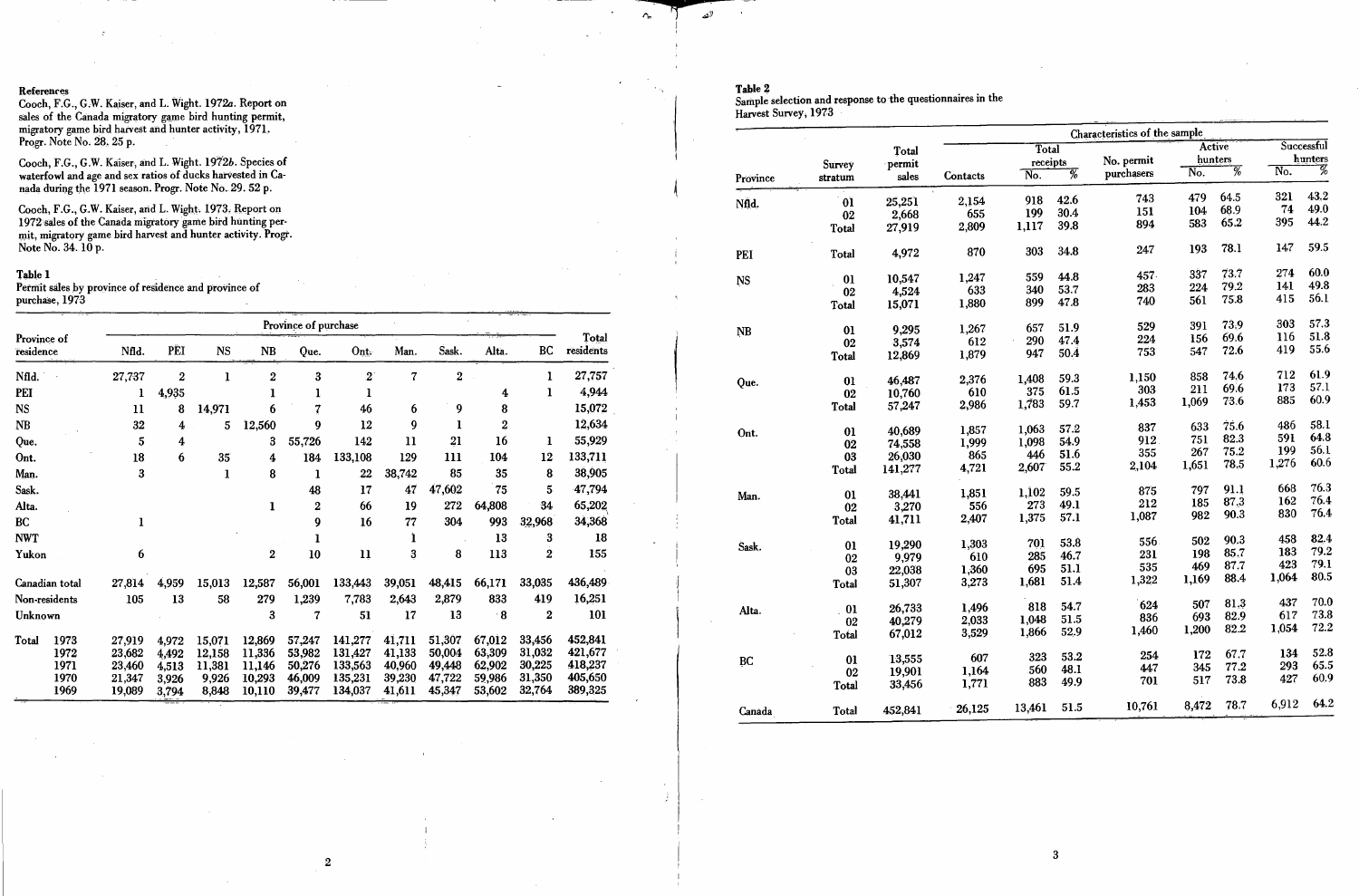Table 3<br>Number of successful hunters and birds harvested by hunters<br>from samples A, B and D (and E where applicable)

|                                          |                 |             | Successful hunters |                |                 | <b>Birds</b> harvested |                       |       | Birds per hunter |                          |
|------------------------------------------|-----------------|-------------|--------------------|----------------|-----------------|------------------------|-----------------------|-------|------------------|--------------------------|
|                                          |                 | <u>1971</u> | 1972               | 1973           | 1971            | 1972                   | 1973                  | 1971  | 1972             | 1973                     |
| <b>Species</b>                           | Survey          |             | Samples            | Samples        |                 | <b>Samples</b>         | <b>Samples</b>        |       | Samples          | <b>Samples</b>           |
| group                                    | stratum         |             | A, B, D            | A, B, D        |                 | A, B, D                | A, B, D               |       | A, B, D          | A, B, D                  |
| Newfoundland                             |                 |             |                    |                |                 |                        |                       |       |                  |                          |
| Sport ducks                              | 01              | 7,504       | 7,546              | 9,261          | 39,845          | 46,155                 | 56,869                | 5.31  | 6.12             | 6.14                     |
|                                          | 02              | 1,238       | 1,089              | 1,288          | 13,467          | 9,996                  | 13,803                | 10.88 | 9.18             | 10.71                    |
|                                          | Total           | 8,742       | 8,635              | 10,550         | 53,312          | 56,151                 | 70,673                | 6.10  | 6.49             | 6.70                     |
| Canada Geese                             | 0 <sub>1</sub>  | 1,531       | 1,538              | 1,617          | 3,063           | 7,533                  | 4,432                 | 2.00  | 4.90             | 2.74                     |
|                                          | 02              | 619         | 514                | 591            | 2,869           | 2,719                  | 2,590                 | 4.63  | 5.29             | 4.38                     |
|                                          | Total           | 2,150       | 2,052              | 2,209          | 5,932           | 10,152                 | 7,022                 | 2.76  | 4.95             | 3.18                     |
| Other geese                              | 0 <sub>l</sub>  | 92          | 81                 | 169            | 214             | 128                    | 487                   | 2.33  | 1.58             | 2.88                     |
|                                          | 02              | 15          | 5                  | 24             | 91              | 10                     | 122                   | 6.07  | 2.00             | 5.00                     |
|                                          | Total           | 107         | 86                 | 193            | 305             | 138                    | 609                   | 2.85  | 1.60             | 3.15                     |
| Sea ducks                                | 0 <sub>1</sub>  | 2,021       | 3,081              | 3,846          | 15,436          | 24,090                 | 33,131                | 7.64  | 7.82             | 8.61                     |
|                                          | 02              | 211         | 367                | 431            | 4,514           | 6,854                  | 7,723                 | 21.39 | 18.68            | 17.88                    |
|                                          | Total           | 2,232       | 3,448              | 4,278          | 19,950          | 30,944                 | 40,855                | 8.94  | 8,97             | 9.55                     |
| Snipe                                    | 01              | 3,185       | 2,982              | 3,479          | 13,568          | 18,452                 | 17,379                | 4.26  | 6.19             | 4.99                     |
|                                          | 02              | 166         | 123                | 211            | 1,232           | 414                    | 1,230                 | 7.37  | 3.37             | 5.82                     |
|                                          | Total           | 3,351       | 3,105              | 3,691          | 14,791          | 18,866                 | 18,610                | 4.41  | 6.08             | 5.04                     |
| <b>Prince Edward</b><br>Island           |                 |             |                    |                |                 |                        |                       |       |                  |                          |
| Sport ducks                              | 01              | 3,027       |                    |                |                 |                        | 16,043                | 10.07 | 7.12             | 6.51                     |
| $\overline{\phantom{a}}$<br>Canada Geese | 01              | 1,594       | 2,555<br>1,761     | 2,465<br>1,639 | 30,466<br>8,410 | 18,203<br>10,655       | 7,054                 | 5.28  | 6.05             | 4.30                     |
| Other geese                              | 01              | 13          | 43                 | 32             | 13              | 93                     | 32                    | 1.00  | 2.16             | 1.00                     |
| Sea dúcks                                | 01              | 737         | 412                | 538            | 3,562           | 1,840                  | 1,923                 | 4.83  | 4.47             | 3.57                     |
| Snipe                                    | 0 <sub>1</sub>  | 482         | 147                | 234            | 2,571           | 842                    | 905                   | 5.33  | 5.73             | 3.86                     |
| Woodcock                                 | $\overline{0}1$ | 134         | 58                 | 36             | 295             | 135                    | 60                    | 2.20  | 2.33             | $1.65 -$                 |
| Nova Scotia                              |                 |             |                    |                |                 |                        |                       |       |                  |                          |
| Sport ducks                              | 01              | 3,611       | 3,914              | 3,417          | 46,380          | 35,308                 | 45,403                | 12.84 | 9.02             | 13.29                    |
|                                          | 02              | 2,345       | 2,462              | 4,794          | 24,679          | 20,426                 | 36,964                | 10.53 | 8.30             | 7.71                     |
|                                          | Total           | 5,956       | 6,376              | 8,212          | 71,059          | 55,734                 | 82,367                | 11.93 | 8.74             | 10.03                    |
| Canada Geese                             | 01              | 1,181       | 1,096              | 711            | 4,792           | 3,742                  | 2,922                 | 4.06  | 3.41             | 4.11                     |
|                                          | 02              | 702         | 494                | 759            | 1,746           | 1,681                  | 2,587                 | 2.49  | 3.40             | 3.41                     |
|                                          | Total           | 1,883       | 1,590              | 1,470          | 6,538           | 5,423                  | 5,509                 | 3.47  | 3.41             | 3.75                     |
| Other geese                              | 0 <sub>l</sub>  | 17          | 41                 | $\bf{0}$       | 17              | 285                    | $\bf{0}$              | 1.00  | 6.95             | $\overline{\phantom{0}}$ |
|                                          | 02              | 17          | 20                 | 76             | 17              | - 35                   | 747                   | 1.00  | 1.75             | 9.71                     |
|                                          | Total           | 34          | 61                 | 76             | 34              | 320                    | 747                   | 1.00  | 5.25             | 9.71                     |
| Sea ducks                                | 01              | 3,183       | 2,152              | 1,763          | 26,561          | 18,247                 | 23,082                | 8.34  | 8.48             | 13.09                    |
|                                          | 02              | 565         | 734                | 1,673          | 2,636           | 3,990                  | 11,995                | 4.67  | 5.44             | 7.17                     |
|                                          | Total           | 3,748       | 2,886              | 3,437          | 29,197          | 22,237                 | 35,078                | 7.79  | 7.71             | 10.20                    |
| Snipe                                    | 01              | 667         | 448                | 449            | 3,919           | 2,239                  | 1,980                 | 5.88  | 5.00             | 4.40                     |
|                                          | 02              | 565         | 499                | 670            | 3,919           | 1,867                  | 2,977                 | 6.94  | 3.74             | 4.44                     |
|                                          | Total           | 1,232       | 947                | 1,120          | 7,838           | 4,106                  | 4,957                 | 6.36  | 4.34             | 4.42                     |
| Woodcock                                 | 01              | 616         | 491                | 443            | 5,956           | 5,429                  | 1,669                 | 9.67  | 11.06            | 3.76                     |
|                                          | 02              | 274         | 358                | 588            | 2,807           | 2,043                  | 3,569<br>$\mathbb{I}$ | 10.24 | 5,71             | 6.07                     |
|                                          | Total           | 890         | 849                | 1,032          | 8,763           | 7,472                  | 5,238                 | 9.85  | 8.80             | 5.08                     |

(Cont'd on next page)

i, k

المكف

 $\mathcal{O}_{\mathbb{Z}_0}$ 

 $\prec_{\tilde{V}}$ 

Table 3 (cont'd)<br>Number of successful hunters and birds harvested by<br>hunters from samples A, B and D (and E where applicable)

| 1973<br>1972<br>Samples<br>Samples<br>A, B, D<br>A, B, D<br>6.96<br>8.30<br>6.82<br>5.94<br>6.92<br>7.74<br>2.60<br>3.03<br>3.36<br>4.09<br>3.25<br>3.13<br>1.00<br>6.47<br>4.23<br>1.55<br>4.96<br>1.48 |
|----------------------------------------------------------------------------------------------------------------------------------------------------------------------------------------------------------|
|                                                                                                                                                                                                          |
|                                                                                                                                                                                                          |
|                                                                                                                                                                                                          |
|                                                                                                                                                                                                          |
|                                                                                                                                                                                                          |
|                                                                                                                                                                                                          |
|                                                                                                                                                                                                          |
|                                                                                                                                                                                                          |
|                                                                                                                                                                                                          |
|                                                                                                                                                                                                          |
|                                                                                                                                                                                                          |
|                                                                                                                                                                                                          |
|                                                                                                                                                                                                          |
| 5.31<br>7.41                                                                                                                                                                                             |
| 4.17<br>5.98                                                                                                                                                                                             |
| 6.15<br>5.60                                                                                                                                                                                             |
| 4.81<br>3.56                                                                                                                                                                                             |
| 6.92<br>5.30                                                                                                                                                                                             |
| 5.21<br>4.04                                                                                                                                                                                             |
| 10.05<br>8.82                                                                                                                                                                                            |
| 7.25<br>11.10                                                                                                                                                                                            |
| 9.36<br>9.55                                                                                                                                                                                             |
|                                                                                                                                                                                                          |
| 13.83<br>14.13                                                                                                                                                                                           |
| 8.43<br>10.07                                                                                                                                                                                            |
| 12.83<br>13.35                                                                                                                                                                                           |
| 3.59<br>2.94                                                                                                                                                                                             |
| 5.22<br>2.88                                                                                                                                                                                             |
| 3.65<br>3.40                                                                                                                                                                                             |
| 6.33<br>4.10                                                                                                                                                                                             |
| 5.66<br>3.32                                                                                                                                                                                             |
| 3.81<br>6.19                                                                                                                                                                                             |
| 7.93<br>5.42                                                                                                                                                                                             |
| 6.33<br>6.88                                                                                                                                                                                             |
| 6.99<br>6.10                                                                                                                                                                                             |
| 4.68<br>2.56                                                                                                                                                                                             |
| 3.52<br>4.86                                                                                                                                                                                             |
| 2.78<br>4.56                                                                                                                                                                                             |
| 4.99<br>6.24                                                                                                                                                                                             |
| 4.55<br>5.99                                                                                                                                                                                             |
| 6.19<br>4.87                                                                                                                                                                                             |
| 6.74<br>5.52                                                                                                                                                                                             |
| 5.52<br>4.41                                                                                                                                                                                             |
| 6.58<br>5.38                                                                                                                                                                                             |
|                                                                                                                                                                                                          |

\*Contains data to which no stratum can be assigned.

 $\boldsymbol{4}$ 

 $\pm$ 

(Cont'd on next page)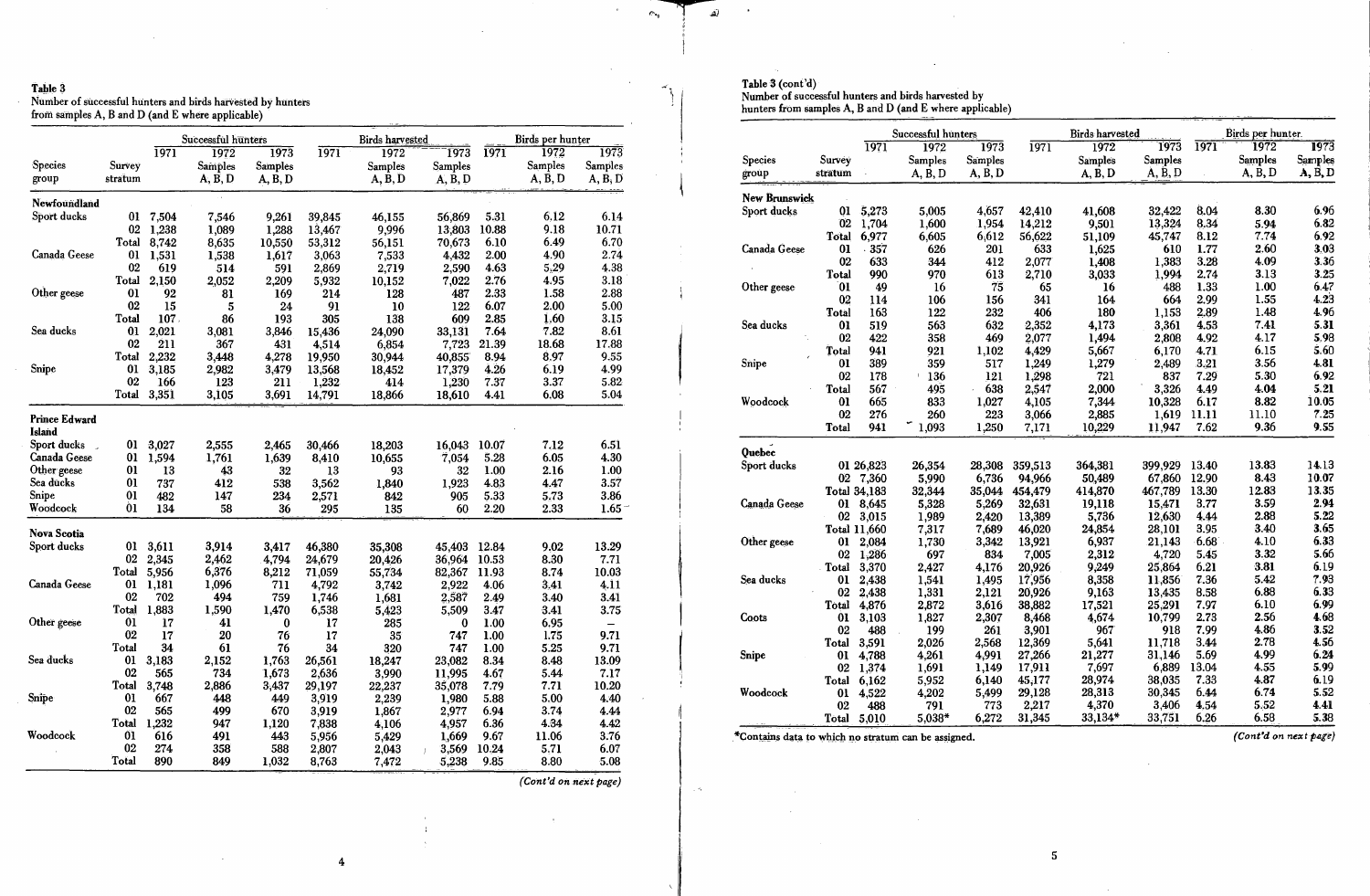Table 3 (cont'd) Number of successful hunters and birds harvested by<br>hunters from samples A, B and D (and E where applicable)

|                 |                |              | Successful hunters |                |          | <b>Birds</b> harvested |                 |                   | Birds per hunter |                |
|-----------------|----------------|--------------|--------------------|----------------|----------|------------------------|-----------------|-------------------|------------------|----------------|
|                 |                | <b>1971</b>  | 1972               | 1973           | 1971     | 1972                   | 1973            | 1971              | 1972             | 1973           |
| Species         | Survey         |              | <b>Samples</b>     | <b>Samples</b> |          | Samples                | <b>Samples</b>  |                   | Samples          | <b>Samples</b> |
| group           | stratum        |              | A, B, D            | $A, B, D^+$    |          | A, B, D                | $A, B, D^{\pm}$ |                   | A, B, D          | $A, B, D^+$    |
| Ontario         |                |              |                    |                |          |                        |                 |                   |                  |                |
| Sport ducks     |                | 01 20,392    | 19,507             | 18,705         | 227,941  | 262,034                | 189,426         | 11.18             | 13.43            | 10.13          |
|                 |                | 02 39,421    | 45,477             | 51,381         | 335,166  | 423,478                | 430,106         | 8.50              | 9.31             | 8.37           |
|                 |                | 03 16,761    | 13,176             | 14,326         | 175,905  | 130,160                | 122,801         | 10.50             | 9.88             | 8.57           |
|                 |                | Total 76,564 | 78,160             | 84,413         | 739,012  | 815,672                | 742,335         | 9.65              | 10.44            | 8.79           |
| Canada Geese    | 01             | 3,095        | 2,436              | 2,721          | 9,344    | 11,042                 | 11,213          | 3.02              | 4.53             | 4.12           |
|                 | 02             | 7,067        | 5,811              | 5,729          | 16,469   | 13,457                 | 12,143          | 2.33              | 2.32             | 2.12           |
|                 | 03             | 2,161        | 1,727              | 2,190          | 8,059    | 4,166                  | 5,277           | 3.73              | 2.41             | 2.41           |
|                 |                | Total 12,323 | 9,974              | 10,642         | 33,872   | 28,665                 | 28,633          | 2.75              | 2.87             | 2.69           |
| Other geese     | 0 <sub>1</sub> | 234          | 517                | 436            | 468      | 2,088                  | 800             | 2,00              | 4.04             | 1.83           |
|                 | 02             | 642          | 1,093              | 545            | 2,978    | 1,811                  | 787             | 4.64              | 1.66             | 1.44           |
|                 | 03             | 1,752        | 732                | 1,984          | 12,907   | 3,229                  | 10,906          | 7.37              | 4.41             | 5.49           |
|                 | Total          | 2,628        | 2,342              | 2,967          | 16,352   | 7,128                  | 12,494          | 6.22              | 3.04             | 4.21           |
| Sea ducks       | 01             | 1,051        | 632                | 946            | 5,840    | 3,097                  | 2,698           | 5.56              | 4.90             | 2.85           |
|                 | 02             | 1,051        | 731                | 1,054          | 6,424    | 2,644                  | 7,047           | 6.11              | 3.62             | 6.68           |
|                 | 03             | 409          | 306                | 164            | 1,869    | 996                    | 630             | 4.57              | 3.25             | 3.84           |
|                 | Total          | 2,511        | 1,669              | 2,165          | 14,133   | 6,737                  | 10,376          | 5.63              | 4.04             | 4.79           |
| Coots           | $\bf{01}$      | 2,102        | 1,279              | 1,282          | 7,008    | 3,464                  | 5,858           | 3.33              | 2.71             | 4.57           |
|                 | 02             | 2,044        | 904                | 1,260          | 10,571   | 2,139                  | 2,807           | 5.17              | 2.37             | 2.23           |
|                 | 03             | 1,343        | 684                | 674            | 3,971    | 2,285                  | 3,080           | 2.96              | 3.34             | 4.57           |
|                 | Total          | 5,723        | 2,867              | 3,217          | 21,550   | 7,888                  | 11,746          | 3.77              | 2.75             | 3.64           |
| Snipe           | <b>01</b>      | 934          | 517                | 904            | 2,920    | 2,651                  | 2,140           | 3.13              | 5.13             | 2.37           |
|                 | 02             | 2,219        | 2,243              | 1,343          | 9,753    | 10,645                 | 2,968           | 4.40              | 4.75             | 2.21           |
|                 | 03             | 934          | 350                | 398            | 3,387    | 1,539                  | 932             | 3.63              | 4.40             | 2.34           |
|                 | Total          | 4,087        | 3,110              | 2,645          | 16,060   | 14,835                 | 6,040           | 3.93              | 4.77             | 2.28           |
| Woodcock        | 0 <sub>1</sub> | 5,840        | 4,167              | 4,797          | 28,032   | 35,817                 | 25,486          | 4.80              | 8.59             | 5.31           |
|                 | 02             | 4,789        | 5,617              | 5,292          | 21,900   | 30,055                 | 27,283          | 4.57              | 5.35             | 5.16           |
|                 | 03             | 1,343        | 977                | 1,031          | 10,804   | 4,544                  | 5,130           | 8.04              | 4.65             | 4.97           |
|                 |                | Total 11,972 | $10,902*$          | 11,121         | 60,737   | 70,854*                | 57,901          | 5.07              | 6.50             | 5.21           |
|                 |                |              |                    |                |          |                        |                 |                   |                  |                |
| Manitoba        |                |              |                    |                |          |                        |                 |                   |                  |                |
| Sport ducks     |                | 01 22,088    | 25,205             | 22,092         | 268,516  | 327,392                | 189,644         | 12.20             | 12.99            | 8.58           |
|                 | 02             | 5,169        | 2,237              | 5,909          | 63,716   | 28,781                 | 61,344          | 12.33             | 12.87            | 10.38          |
|                 |                | Total 27,177 | 27,442             | 28,002         | 332,232  | 356,173                | 250,989         | 12.23             | 12.98            | 8.96           |
| Canada Geese    | 01             | 9,590        | 13,485             | 12,997         | 31,598   | 43,073                 | 54,066          | 3.30              | 3.19             | 4.16           |
|                 | 02             | 2,471        | 973                | 2,786          | 12,060   | 4,485                  | 9,498           | 4.88              | 4.61             | 3.41           |
|                 | Total 12,061   |              | 14,458             | 15,784         | 43,658   | 47,558                 | 63,565          | 3.62              | 3.29             | 4.03           |
| Other geese     | 01             | 3,771        | 5,469              | 7,011          | 9,817    | 15,180                 | 23,831          | 2.60              | 2.78             | 3.40           |
|                 | 02             | 553          | 445                | 867            | 2,406    | 2,048                  | 1,990           | 4.35 <sup>7</sup> | 4.60             | 2.30           |
|                 | Total          | 4,324        | 5,914              | 7,878          | 12,223   | 17,228                 | 25,821          | 2.83              | 2.91             | 3.28           |
| Sea ducks       | 01             | 163          | 21                 | 153            | 553      | 21                     | 818             | 3.39              | 1.00             | 5.33           |
|                 | 02             | 130          | $\bf{0}$           | 50             | 618      | $\bf{0}$               | 124             | 4.75              | 0                | 2.46           |
|                 | Total          | 293          | 21                 | 203            | 1,171    | $\overline{21}$        | 942             | 4.00              | 1.00             | 4.62           |
| Coots           | 01             | 748          | 453                | 417            | 1,983    | 1,595                  | 1,426           | 2.65              | 3.52             | 3.42           |
|                 | 02             | 163          | 67                 | 150            | 2,503    | 288                    | 811             | 15.36             | 4.30             | 5.39           |
|                 | Total          | 911          | 520                | 567            | 4,486    | 1,883                  | 2,238           | 4.92              | 3.62             | 3.94           |
| Snipe           | 01             | 650          | 458                | 308            | 2,471    | 1,452                  | 748             | 3.80              | 3.17             | 2.42           |
|                 | 02             | 163          | 87                 | 230            | 585      | 519                    | 1,357           | 3.59              | 5.97             | 5.88           |
|                 | Total          | 813          | 545                | 539            | 3,056    | 1,971                  | 2,105           | 3.76              | 3.62             | 3.90           |
| Sandhill Cranes | 01             | 130          | 113                | 56             | 228      | 113                    | 683             | 1.75              | 1.00             | 12.00          |
|                 | 02             | 0            | $\bf{0}$           | 0              | $\bf{0}$ | $\bf{0}$               | $\bf{0}$        | 0                 | $\boldsymbol{0}$ | --             |
|                 | Total          | 130          | 113                | 56             | 228      | 113                    | 683             | 1.75              | 1.00             | 12.00          |

#These figures include a sample E (non-residents) in stratum 03 of Ontario and both strata in Manitoba.

 $6\phantom{.}6$ 

Table 3 (cont'd)

 $\mathcal{Q}$  .

 $\overline{\phantom{a}}$ 

 $\cdot \mathbf{c}_p$ 

Number of successful hunters and birds harvested by<br>hunters from samples A, B and D (and E where applicable)

|                 |              |                     | Successful hunters |                |            | <b>Birds</b> harvested |             |          | Birds per hunter |                     |
|-----------------|--------------|---------------------|--------------------|----------------|------------|------------------------|-------------|----------|------------------|---------------------|
|                 |              | 1971                | 1972               | 1973           | 1971       | 1972                   | 1973        | 1971     | 1972             | 1973                |
| <b>Species</b>  | Survey       |                     | Samples            | <b>Samples</b> |            | <b>Samples</b>         | Samples     |          | Samples          | Samples             |
| group           | stratum      |                     | A, B, D            | $A, B, D+$     |            | A, B, D                | $A, B, D^+$ |          | A, B, D          | $A, B, D^{\dagger}$ |
| Saskatchewan    |              |                     |                    |                |            |                        |             |          |                  |                     |
| Sport ducks     |              | 01 17,458           | 17,376             | 15,252         | $-288,383$ | 243,491                | 178,980     | 16.52    | 14.01            | 11.73               |
|                 | $02\,$       | 8,854               | 8,706              | 6,873          | 160,417    | 153,759                | 110,931     | 18.12    | 17.66            | 16.14               |
|                 |              | 03 14,534           | 14,480             | 14,493         | 241,356    | 217,893                | 180,916     | 16.61    | 15.05            | 12.48               |
|                 |              | <b>Total 40,846</b> | $40,585*$          | 36,620         | 690,157    | 615,166*               | 470,828     | 16.90    | 15.16            | 12.86               |
| Canada Geese    | 01           | 8,102               | 7,851              | 9,389          | 35,082     | 31,555                 | 49,180      | 4.33     | 4.02             | 5.24                |
|                 | 02           | 2,840'              | 2,082              | 1,546          | 10,399     | 7,061                  | 4,396       | 3.66     | 3.39             | 2.84                |
|                 | 03           | 3,258               | 2,695              | 3,517          | 10,190     | 10,102                 | 11,650      | 3.13     | 3.75             | 3.31                |
|                 |              | Total 14,200        | 12,628             | 14,453         | 55,671     | 48,718                 | 65,228      | 3.92     | 3.86             | 4.51                |
| Other geese     | $\bf{0}$     | 5,889               | 7,554              | 8,142          | 27,439     | 33,322                 | 39,780      | 4.66     | 4.41             | 4.89                |
|                 | 02           | 543                 | 893                | 1,075          | 2,046      | 2,588                  | 2,302       | 3.77     | 2.90             | 2.14                |
|                 | 03           | 1,545               | 1,720              | 2,741          | 5,722      | 4,925                  | 9,645       | 3.70     | 2.86             | 3.52                |
|                 | Total        | 7,977               | 10,167             | 11,959         | 35,207     | 40,835                 | 51,727      | 4.41     | 4.02             | 4.33                |
| Sea ducks       | $\mathbf{0}$ | $\bf{0}$            | 79                 | 149            | 0          | 1,146                  | 883         | $\bf{0}$ | 14.51            | 5.89                |
|                 | 02           | 42                  | 72                 | $\bf{0}$       | 251        | 240                    | $\bf{0}$    | 5.98     | 3.33             | ÷                   |
|                 | 03           | $\mathbf{0}$        | 44                 | 79             | 0          | 353                    | 158         | $\bf{0}$ | 8.02             | 2.00                |
|                 | Total        | 42                  | 195                | 229            | 251        | 1,739                  | 1,041       | 5.98     | 8.92             | 4.55                |
| Coots           | 01           | 919                 | 357                | 571            | 5,429      | 1,620                  | $-2,091$    | 5.91     | 4.54             | 3.66                |
|                 | 02           | 459                 | 434                | 507            | 2,005      | 2,667                  | 3,278       | 4.37     | 6.15             | 6.46                |
|                 | 03           | 585                 | 688                | 428            | 2,506      | 2,236                  | 807         | 4.28     | 3.25             | 1.89                |
|                 | Total        | 1,963               | 1,479              | 1,507          | 9,940      | 6,523                  | 6,177       | 5.06     | 4.41             | 4.10                |
| Snipe           | 01           | 585                 | 198                | 406            | 1,712      | 655                    | 1,518       | 2.93     | 3.31             | 3.73                |
|                 | 02           | 125                 | 296                | 164            | 376        | 1,554                  | 327         | 3.01     | 5.25             | 1.98                |
|                 | 03           | 209                 | 178                | 434            | 3,259      | 492                    | 1,272       | 15.59    | 2.76             | 2.93                |
|                 | Total        | 919                 | 672                | 1,006          | 5,387      | 2,701                  | 3,118       | 5.86     | 4.02             | 3.10                |
| Sandhill Cranes | 01           | 292                 | 277                | 192            | 585        | 910                    | 1,649       | 2.00     | 3.29             | 8.59                |
|                 | 02           | 84                  | 39                 | 63             | 125        | 39                     | 63          | 1.49     | 1.00             | 1.00                |
|                 | 03           | 543                 | 569                | 654            | 2,005      | 1,081                  | 1,878       | 3.69     | 1.90             | 2.87                |
|                 | Total        | 919                 | 885                | 909            | 2,715      | 2,030                  | 3,592       | 2.95     | 2.29             | 3.95                |
| Alberta         |              |                     |                    |                |            |                        |             |          |                  |                     |
| Sport ducks     |              | 01 22,407           | 19,117             | 23,393         | 328,991    | 249,829                | 293,121     | 14.68    | 13.07            | 12.53               |
|                 |              | 02 27,793           | 30,650             | 29,666         | 518,967    | 550,325                | 537,868     | 18.67    | 17.96            | 18.13               |
|                 |              | <b>Total 50,200</b> | 49,767             | 53,059         | 847,958    | 800,154                | 830,989     | 16.89    | 16.08            | 15.66               |
| Canada Geese    |              | 01 7,723            | 5,884              | 9,101          | 36,430     | 25,611                 | 41,509      | 4.72     | 4.35             | 4.56                |
|                 |              | 02 6,504            | 8,154              | 6,058          | 24,846     | 31,588                 | 27,881      | 3.82     | 3.87             | 4.60                |
|                 |              | <b>Total 14,227</b> | 14,038             | 15,159         | 61,276     | 57,199                 | 69,390      | 4.31     | 4.07             | 4.58                |
| Other geese     |              | 01 3,607            | 3,978              | 5,420          | 10,263     | 15,681                 | 22,401      | 2.85     | 3.94             | 4.13                |
|                 |              | 02 2,693            | 5,139              | 2,772          | 6,300      | 19,632                 | 10,193      | 2.34     | 3.82             | 3.68                |
|                 | Total        | 6,300               | 9,117              | 8,193          | 16,563     | 35,313                 | 32,595      | 2.63     | 3.87             | 3.98                |
| Sea ducks       | 01           | 203                 | 135                | 285            | 711        | 1,469                  | 577         | 3.50     | 10.88            | 2.02                |
|                 | 02           | 152                 | 190                | 67             | 203        | 572                    | 67          | 1.34     | 3.01             | 1.00                |
|                 | Total        | 355                 | 325                | 353            | 914        | 2,041                  | 645         | 2.57     | 6.28             | 1.82                |
| Coots           | 01           | 1,270               | 376                | 947            | 3,455      | 944                    | 2,927       | 2.72     | 2,51             | 3.09                |
|                 | 02           | 1,016               | 558                | 1,019          | 6,504      | 1,564                  | 5,145       | 6.40     | 2.80             | 5.05                |
|                 | Total        | 2,286               | 934                | 1,966          | 9,959      | 2,508                  | 8,073       | 4.36     | 2.69             | 4.11                |
| Snipe           | 01           | 254                 | 545                | 439            | 2,998      | 1,617                  | 1,778       | 11.80    | 2.97             | 4.05                |
|                 | 02           | 864                 | 1,144              | 605            | 6,808      | 4,123                  | 3,094       | 7.88     | 3.60             | 5.11                |
|                 |              | Total 1.118         | 1,689              | 1,044          | 9,806      | 5,740                  | 4,873       | 8.77     | 3.40             | 4.66                |

\*Contains data to which no stratum can be assigned.

#These figures include a sample E (non-residents) in strata 01 and 03 of Saskatchewan.

(Cont'd on next page)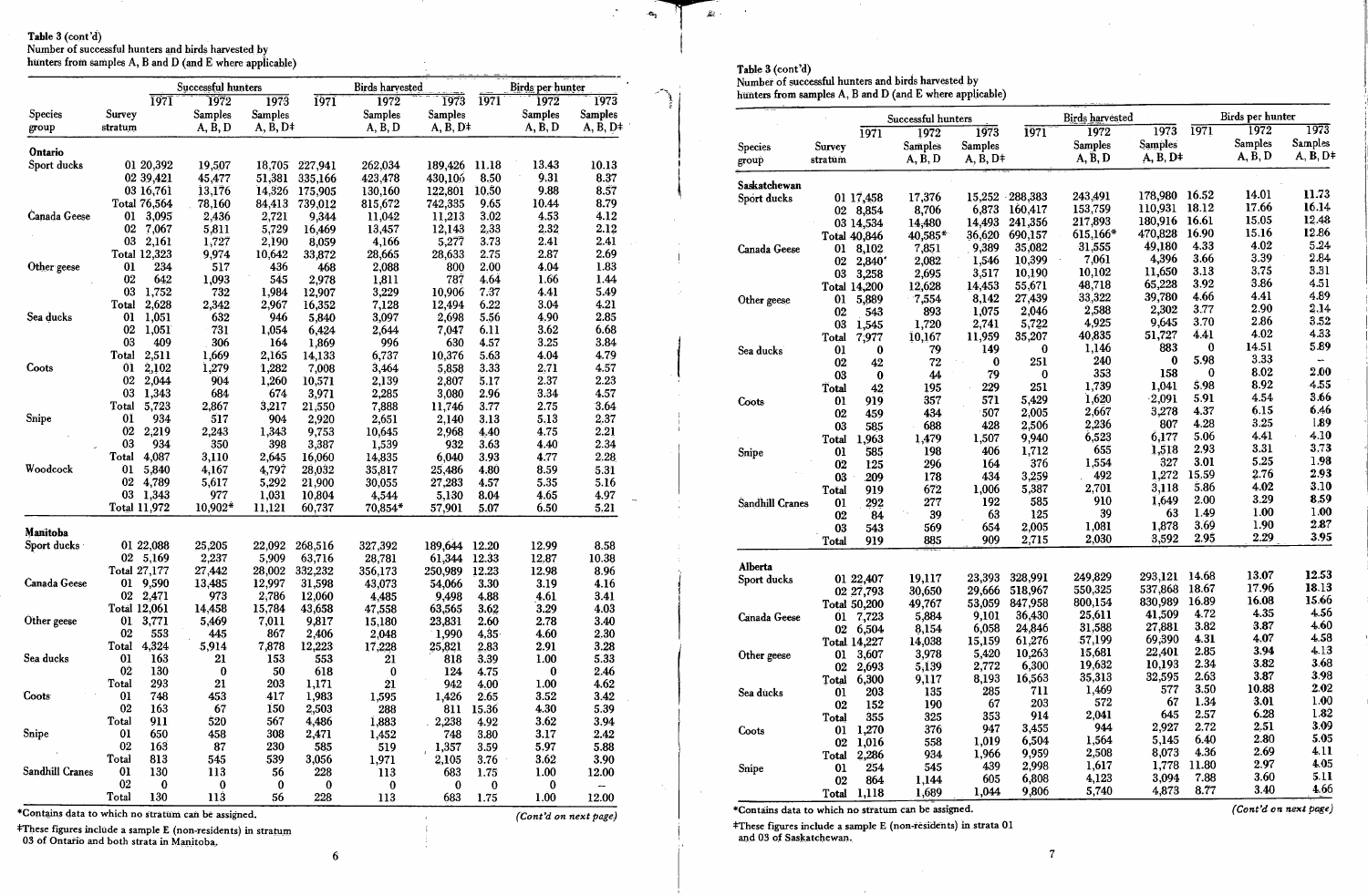Table 3 (cont'd)<br>Number of successful hunters and birds harvested by<br>hunters from samples A, B and D (and E where applicable)

 $\sim 10$ 

|                            |                   |              | Successful hunters                             |                                         |         | <b>Birds harvested</b>            |                                                |       | Birds per hunter           |                                             |
|----------------------------|-------------------|--------------|------------------------------------------------|-----------------------------------------|---------|-----------------------------------|------------------------------------------------|-------|----------------------------|---------------------------------------------|
| <b>Species</b><br>group    | Survey<br>stratum | 1971         | $\overline{1972}$<br><b>Samples</b><br>A, B, D | $\overline{1973}$<br>Samples<br>A, B, D | 1971    | 1972<br><b>Samples</b><br>A, B, D | $\overline{1973}$<br><b>Samples</b><br>A, B, D | 1971  | 1972<br>Samples<br>A, B, D | 1973<br><b>Samples</b><br>$A, \tilde{B}, D$ |
| <b>British</b><br>Columbia |                   |              |                                                |                                         |         |                                   |                                                |       |                            |                                             |
| Sport ducks                | 01                | 7,345        | 7,353                                          | 7,275                                   | 82,631  | 91,045                            | 74,243                                         | 11.25 | 12.38                      | 10.20                                       |
|                            | 02                | 8,627        | 9,860                                          | 11,012                                  | 145,937 | 169,632                           | 177,499                                        | 16.92 | 17.20                      | 16.12                                       |
|                            |                   | Total 15,972 | 17,213                                         | 18,288                                  | 228,568 | 260,677                           | 251,743                                        | 14.31 | 15.14                      | 13.76                                       |
| Canada Geese               | 01                | 1,778        | 1,607                                          | 1,928                                   | 6,033   | 3,729                             | 5,124                                          | 3.39  | 2.32                       | 2.66                                        |
|                            | 02                | 787          | 1,508                                          | 1,943                                   | 2,273   | 4,071                             | 4,962                                          | 2.89  | 2.70                       | 2.55                                        |
|                            | Total             | 2,565        | 3,115                                          | 3,872                                   | 8,306   | 7,800                             | 10,087                                         | 3.24  | 2.50                       | 2.61                                        |
| Other geese                | 0 <sub>1</sub>    | 58           | 295                                            | 413                                     | 87      | 623                               | 641                                            | 1.50  | 2.11                       | 1.55                                        |
|                            | 02                | 437          | 362                                            | 420                                     | 1,691   | 700                               | 1,354                                          | 3.87  | 1.93                       | 3.22                                        |
|                            | Total             | 495          | 657                                            | 833                                     | 1,778   | 1,323                             | 1,995                                          | 3.59  | 2.01                       | 2.39                                        |
| Sea ducks                  | 01                | 58           | $\bf{0}$                                       | 137                                     | 904     | 0                                 | 196                                            | 10.41 | $\bf{0}$                   | 1.43                                        |
|                            | 02                | 612          | 679                                            | 745                                     | 3,060   | 3,536                             | 3,423                                          | 5.00  | 5.21                       | 4.59                                        |
|                            | Total             | 670          | 679                                            | 883                                     | 3,964   | 3,536                             | 3,619                                          | 5.92  | 5.21                       | 4.10                                        |
| Coots                      | 0 <sub>1</sub>    | 437          | 422                                            | 338                                     | 1,603   | 2,655                             | 2,076                                          | 3.67  | 6.29                       | 6.14                                        |
|                            | 02                | 233          | 162                                            | 85                                      | 495     | 636                               | 266                                            | 2.12  | 3.93                       | 3.13                                        |
|                            | Total             | 670          | 584                                            | 423                                     | 2,098   | 3,291                             | 2,342                                          | 3.13  | 5.64                       | 5.53                                        |
| Snipe                      | 01                | 204          | 355                                            | 148                                     | 495     | 2,570                             | 579                                            | 2.43  | 7.24                       | 3.89                                        |
|                            | 02                | 904          | 961                                            | 675                                     | 4,401   | 9,397                             | 3,693                                          | 4.87  | 9.78                       | 5.47                                        |
|                            | Total             | 1,108        | 1,316                                          | 824                                     | 4,896   | 11,967                            | 4,273                                          | 4.42  | 9.09                       | 5.18                                        |
| <b>Mourning Doves</b>      | 01                | 466          | 290                                            | 79                                      | 3,643   | 3,361                             | 237                                            | 7.82  | 11.59                      | 3.00                                        |
|                            | 02                | 87           | 362                                            | 213                                     | 146     | 1,772                             | 919                                            | 1.68  | 4,90                       | 4.30                                        |
|                            | Total             | 553          | 652                                            | 292                                     | 3,789   | 5,133                             | 1,156                                          | 6.85  | 7.87                       | 3.95                                        |
| <b>Band-tailed</b>         |                   |              |                                                |                                         |         |                                   |                                                |       |                            |                                             |
| Pigeons                    | 0 <sub>1</sub>    | 175          | $\bf{0}$                                       | 34                                      | 379     | $\bf{0}$                          | 34                                             | 2.17  | $\bf{0}$                   | 1.00                                        |
|                            | 0 <sub>2</sub>    | 1,078        | 1,535                                          | 727                                     | 8,715   | 9,458                             | 8,176                                          | 8.08  | 6.16                       | 11.23                                       |
|                            | Total             | 1,253        | 1,535                                          | 762                                     | 9,094   | 9,458                             | 8,211                                          | 7.26  | 6.16                       | 10.77                                       |

 $\pm 1$ 

 $\sim 10$ 

 $\sim 10$ 

 $\sim 10^7$ 

 $\boldsymbol{8}$ 

# Table 4

 $\mathbf{a}_k(\epsilon)=-\mathbf{0}$ 

 $\mathcal{L}_{\text{max}}^{(0)}$  , where  $\mathcal{L}_{\text{max}}$ 

 $\epsilon$ 

 $\bar{z}$ 

 $\Delta$ 

 $\sim$ 

 $\frac{1}{2}$ 

Recreational activity provided by the hunting of ducks and<br>geese using samples A, B and D, 1973

|          |                |          | Total       |
|----------|----------------|----------|-------------|
|          | Survey         | Total    | recreation- |
| Province | stratum        | harvest  | days        |
| Nfld.    | Ô1             | 94,922   | 169,187     |
|          | 02             | 24,239   | 18,323      |
|          | Total          | 119,161  | 187,510     |
| PEI      | Total          | 25,054   | 36,711      |
| NS       | 01             | 71,408   | 48,672      |
|          | 02             | 52,295   | 61,266      |
|          | Total          | 123,703  | 109,938     |
| NB       | 01             | 36,882   | 37,133      |
|          | 02             | 18,182   | 30,042      |
|          | Total          | 55,064   | 67,175      |
| Que.     | 0 <sub>1</sub> | 448,400  | 338,027     |
|          | 02             | 98,647   | 83,558      |
|          | Total          | 547,047  | 421,585     |
| Ont.     | 0 <sub>1</sub> | 204,139  | 207,947     |
|          | 02             | 450,085  | 448,237     |
| Í        | 03             | 139,615  | 159,952     |
|          | Total          | 793,839  | 816,136     |
| Man.     | 01             | 268,360  | 192,657     |
|          | 02             | 72,957   | 52,752      |
|          | Total          | 341,317  | 245,409     |
| Sask.    | 01             | .268,824 | 139,541     |
|          | 02             | 117,630  | 54,743      |
|          | 03             | 202,370  | 120,535     |
|          | Total          | 588,824  | 314,819     |
| Alta.    | 01             | 357,609  | 190,395     |
|          | 02             | 576,010  | 288,261     |
|          | Total          | 933,619  | 478,656     |
| BC       | 01             | 80,206   | 58,927      |
|          | 02             | 187,239  | 129,029     |
|          | Total          | 267,445  | 187,956     |

|            | For active hunters |                 | Estimated |
|------------|--------------------|-----------------|-----------|
| Average    | Average            | Average         | active    |
| season bag | daily bag          | recreation-days | hunters   |
| 6.2        | .6                 | 11.0            | 15,420    |
| 13.7       | 1.3                | 10.4            | 1,765     |
| 6.9        | .6                 | 10.9            | 17,185    |
| 6.7        | ${\boldsymbol .7}$ | 9.9             | 3,716     |
| 16.2       | 1.5                | 11.1            | 4,398     |
| 7.8        | .9                 | 9.1             | 6,740     |
| 11.1       | 1.1                | 9.9             | 11,138    |
| 6.0        | 1.0                | 6.1             | 6,118     |
| 6.5        | .6                 | 10.7            | 2,795     |
| 6.2        | 8.                 | 7.5             | 8,913     |
| 12.7       | 1.3                | 9.6             | 35,238    |
| 11.8       | 1.2                | 10.0            | 8,338     |
| 12.6       | 1.3                | 9.7             | 43,576    |
| $\bf{8.2}$ | 1.0                | 8.3             | 24,943    |
| 6.9        | 1.0                | 6.9             | 65,212    |
| 7.1        | .9                 | 8.1             | 19,696    |
| 7.2        | 1.0                | 7.4             | 109,851   |
| 8.8        | 1.4                | 6.3             | 30,512    |
| 9.8        | 1.4                | 7.1             | 7,469     |
| 9.0        | 1.4                | 6.5             | 37,981    |
| 13.3       | 1.9                | 6.9             | 20,204    |
| 15.3       | 2.1                | 7.1             | 7,695     |
| 11.7       | 1.7                | 6.9             | 17,368    |
| 13.0       | 1.9                | 7.0             | 45,267    |
| 13.0       | 1.9                | 6.9             | 27,459    |
| 17.1       | 2.0                | 8.6             | 33,673    |
| 15.3       | 2.0                | 7.8             | 61,132    |
| 8.6        | 1.4                | 6.3             | 9,327     |
| 14.2       | 1.5                | 9.8             | 13,146    |
| 11.9       | 1.4                | 8.4             | 22,473    |